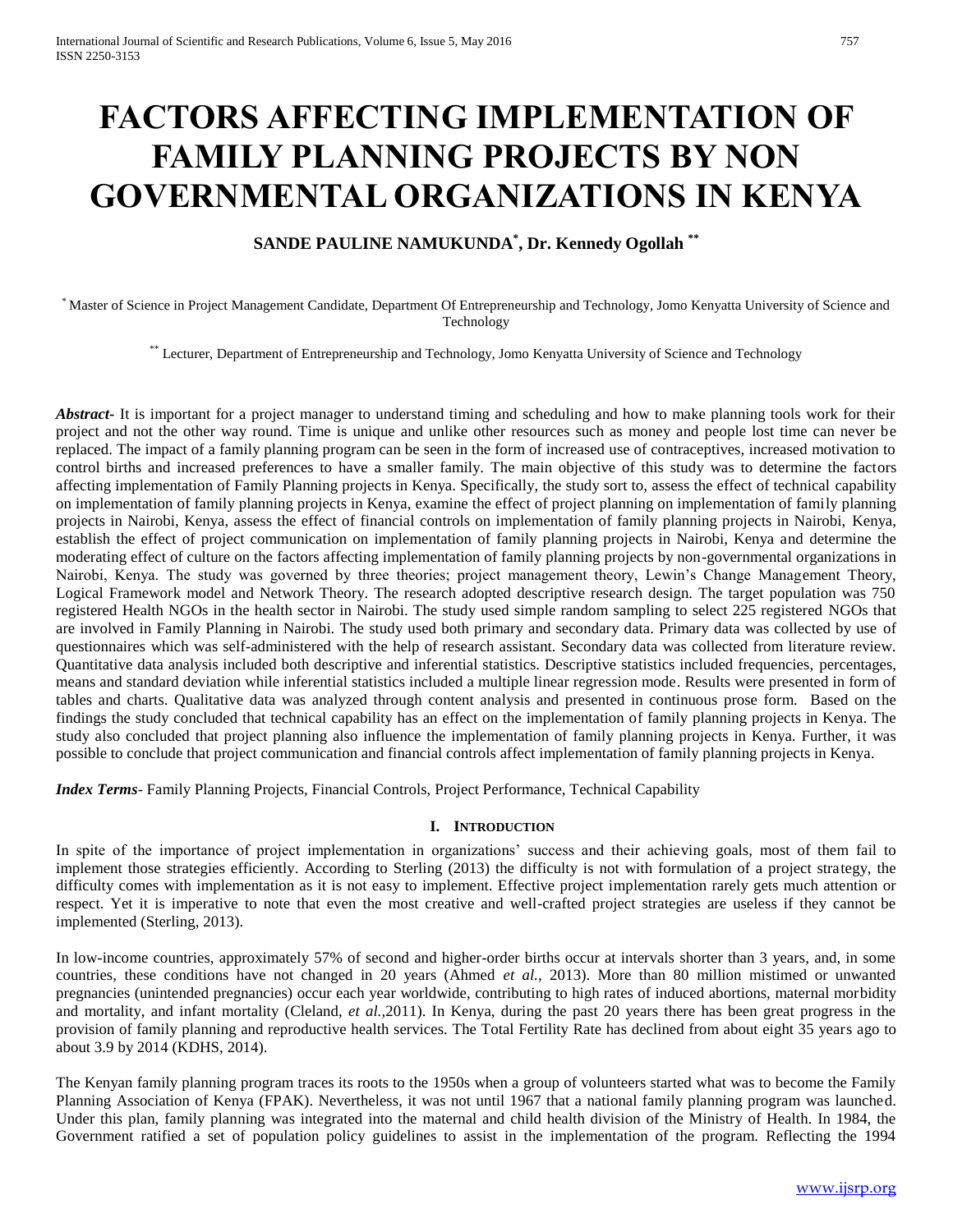International Conference on Population and Development (ICPD), these guidelines were further revised in the population policy for sustainable development, issued in 2000 (United-Nations, 2010; CBS, 2011). Promotion of family planning in countries with high birth rates has the potential of reducing poverty and hunger, while at the same time averting 32 percent of all maternal deaths and nearly 10 percent of child mortality. This would contribute substantially to women's empowerment, achievement of universal primary schooling and long term environmental sustainability (Cleland *et al.,* 2011).

Increasing access to family planning services could lead to meeting the unmet need for family planning, and thereby slowing population growth rate and reducing the costs of meeting MDGs in terms of universal primary education, which is influenced by the number of children in need of education (Moreland & Talbird, 2015). Hawkins *et al.,* (2012) observed that family planning services offer various economic benefits to the household, country and the world at large. First, family planning permits individuals to influence the timing and the number of births, which is likely to save lives of children. Secondly, by reducing unwanted pregnancies, family planning service can reduce injury, illness and death associated with child birth, abortions and sexually transmitted infections (STIs) including HIV/AIDS. Further, family planning contributes to reduction in population growth, poverty reduction and preservation of the environment as well as demand for public goods and services (Crichton, 2011).

In the United States, women rely on a mix of private and public providers for their SRH care. Such care is offered by some 16,000 private practice obstetrician-gynecologists, many of the more than 68,000 office-based family practice doctors, and more than 8,000 publicly funded clinics. Researchers have paid particular attention to examining services provided by publicly funded clinics, distinguishing between clinics that receive funding through the federal Title X family planning program and those that receive other, non–Title X sources of public funding. This focus is important because Title X–funded clinics are often the only source of Sexual Reproductive Health (SRH) care for poor and low-income women. In addition, Title X provides the only federal funding dedicated solely to family planning and requires its grantees to adhere to program regulations and guidelines that set a high standard of care and direct both how and what SRH services should be provided (Frost, 2013).

Southern Africa countries such as Botswana, South Africa and Zimbabwe have been forerunners for fertility decline in Sub-Saharan Africa. Contraceptive prevalence varies between these countries; Mozambique is the lowest with 14% of women currently using a modern method of contraceptives. Highest is South Africa Namibia and Zimbabwe with 50% and women currently using a modern method of contraceptives. Contraceptive prevalence increased during the 1990s and the 2000s. The use of contraceptives is highest among women in high wealth quintiles, who have secondary or higher education, or who live in urban areas. The unmet need for family planning is highest in Lesotho and lowest in Namibia. In general, the trend in the unmet need for family planning is one of decline, but in Mozambique, it has increased (Shemeikka *et al.,* 2011).

As in many other developing countries, reproductive health services in Kenya are delivered through a multi-sectorial approach involving many implementing partners coordinated and supervised by the Division of reproductive health in the Ministry of Health (MOH, 2012). The major provider of reproductive health services in Kenya is the government, through the Ministry of Health, for example, more than half of the current family planning users (57%) obtain their methods from public facilities with 36% being supplied by public facilities while 6% obtained supplies from other sources like shops (KDHS, 2013). Kenya's population as at 2012 was an estimated 40million. Resources for health are scarce, and the disease burden is high in the country, just as in other countries in the region (Glenngård & Maina, 2012).

The strategic goal for the (HPI, 2011) is to manage population growth, making adequate health care services universally available. It requires striking a delicate balance between a population's health needs and available resources. It also requires the equitable and efficient allocation of resources. A key challenge to attainment of the MDGs will be strengthening the health system by building the capacity to manage programs and addressing critical bottlenecks, especially a shortage of skilled health workers, an inadequate budget for the health sector, poor procurement and supply systems, and other critical management problems (DRH, 2015).

Family Planning is the conscious effort by a person to plan for and attain the person's desired number of children and to regulate the spacing and timing of the births of the children with or without the use of contraceptive commodities (The Reproductive Health Care Bill, 2014).Effective contraception is healthy and socially beneficial for mothers, their children and households (Kaunizt, 2010). Globally, 600,000 women die annually of pregnancy-related causes, and 75,000 die as a result of unsafe abortions (Grimes, 2010).

Failure or lack of contraceptive services is the cause of about 200,000 of these maternal deaths. Mothers who have unintended births tend to suffer non-psychotic depression (postpartum depression), feelings of powerlessness, increased time pressures, and a reduction in overall physical health. They also have poorer quality relationships with all their children, tending to physically abuse them more and spend less leisure time with them. Children from large families also generally receive less education (Kaunizt, 2010). Reducing unwanted pregnancies promotes maternal health mainly by reducing the number of times that a woman is exposed to the risks of pregnancy and childbearing in poor environments. Children's health is also affected: unintended pregnancies are disproportionately in high-risk categories, and lower fertility results in increased family and social investments in health care, schooling, and nutrition for the planned children.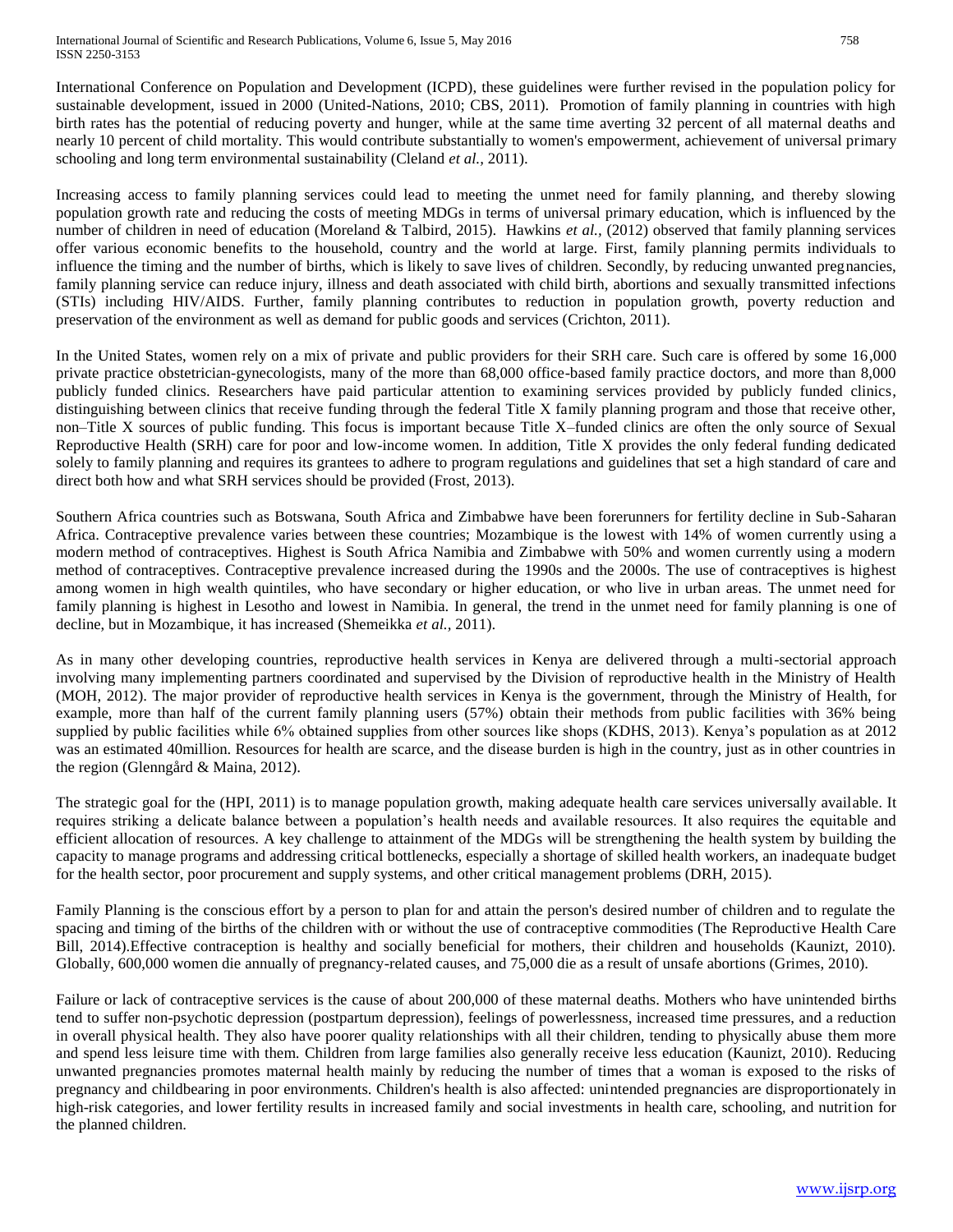The benefits of family planning and birth spacing reach far beyond the individual level for women and their families. Women who can plan the number and timing of the birth of their children enjoy improved health, experience fewer unplanned pregnancies and births, and are less likely to have an abortion (Singh *et al.*, 2013). The prevalence of contraceptive use has increased worldwide due to the development and introduction of modern contraceptives and the establishment of organized family planning programs (D'Arcanques, 2012).

The Top-Down approach to project implementation is mainly done by agencies from outside the community with limited involvement of the beneficiaries. These agencies come with their own staff and workers. They may include Government departments or ministries, international development agencies. This approach is good for projects that require quick results like relief projects, as there is limited time to involve the target group. The disadvantage with this approach is that it may result into passivity, hostility and resistance by the beneficiaries. When it succeeds, it makes the beneficiaries develop a dependence syndrome and lack of capacity building of the human resources and sustainability of the project (PMI, 2014).

The Bottom-Up Approach is mainly done by the beneficiaries implement the project. The outside agencies may provide the financial resources and possibly technical assistance. The advantages with this approach are that capacity is built within the community. The project is readily acceptable and there is increased use of local resources including labour, the beneficiaries learn to be self-reliant leading to project sustainability (PMI, 2014). Collaborative Participatory Approach encompasses the aspects of both top-down and bottom-up approaches to project implementation are applied in the implementation process. A case in point is when a CBO is implementing a dairy project and the Government seconds a veterinarian to offer technical assistance by way of offering the needed veterinary services (PMI, 2014).

Effective family planning programs enhance rapid spread of voluntary modern family planning methods possible in any country. Such programs help people achieve their personal reproductive goals (Robey *et al.*, 2014). Contraceptive use has increased in many parts of the world, including countries in sub-Saharan Africa. Many women in developing countries use family planning methods to prevent unwanted and unplanned pregnancies (WHO, 2013). However, despite the recent increase in contraceptive use in sub-Saharan Africa, the region is still characterized by high levels of fertility and considerable unmet need for contraception (Babalola *et al.,* 2011).

In Kenya, there is a high level of unmet need for family planning. In the year 2014 15.9% of women ages 15-49 had an unmet need for family planning. These challenges can be attributed to fear of the adverse side effects associated with the various family planning methods as well as reservations to culture and religion (Fotso & Mukiira, 2015).

Sileo and Katelyn (2014) carried out a study to investigate the determinants of family planning service uptake and use of contraceptives among postpartum women in rural Uganda. The study by Sileo and Katelyn (2014) reveals a methodological gap since it did not use a regression model while this study used a regression model. It also reveals a contextual gap since it was based in Uganda while this study was based in Kenya.

A study by Okech, Wawire and Mburu (2011) sought to find out contraceptive use among women of reproductive age in Kenya's city slums. The study found out that contraceptive use among women of reproductive age in Kenya's city slums is low. The study reveals an objective gap. A study by Toberet *et al.,* (2012) on review of contraception use for newly arriving immigrants and refugees revealed that approximately half the Hazara women who had four or five children used Depo-Provera injections, a method not easily detected by their husbands as a way of family planning. The fact that the women used the methods that are not easily detected by their husbands is evidence that culture affects use of contraceptive. The study also has an objective gap as it did not focus on implementation of FP projects. This study therefore seeks to determine the factors affecting implementation of FP projects by nongovernmental organizations in Kenya.

The general objective of the study was to determine the factors affecting implementation of family planning projects by nongovernmental organizations in Kenya. The specific objectives of the study were to; to assess the effect of technical capability on implementation of family planning projects by non-governmental organizations in Kenya, to examine the effect of project planning on implementation of family planning projects by non-governmental organizations in Kenya, to assess the effect of financial controls on implementation of family planning projects by non-governmental organizations in Kenya, to establish the effect of project communication on implementation of family planning projects by non-governmental organizations in Kenya and to determine the moderating effect of culture on the factors affecting implementation of family planning projects by non-governmental organizations in Kenya.

The study was limited to establishing the factors affecting implementation of family planning projects by non-governmental organizations in Nairobi, Kenya. The study focused on FP projects in the private sector, specifically the NGO sector. The private sector is defined as all the providers, suppliers, and ancillary and support services that lie outside the public sector. These include commercial or for-profit entities, franchises, multinational corporations, non-profit organizations, community groups, informal vendors, and private providers such as doctors, pharmacies, and hospital staff. Although there are other FP projects facilities, the study focused mainly on the private sector.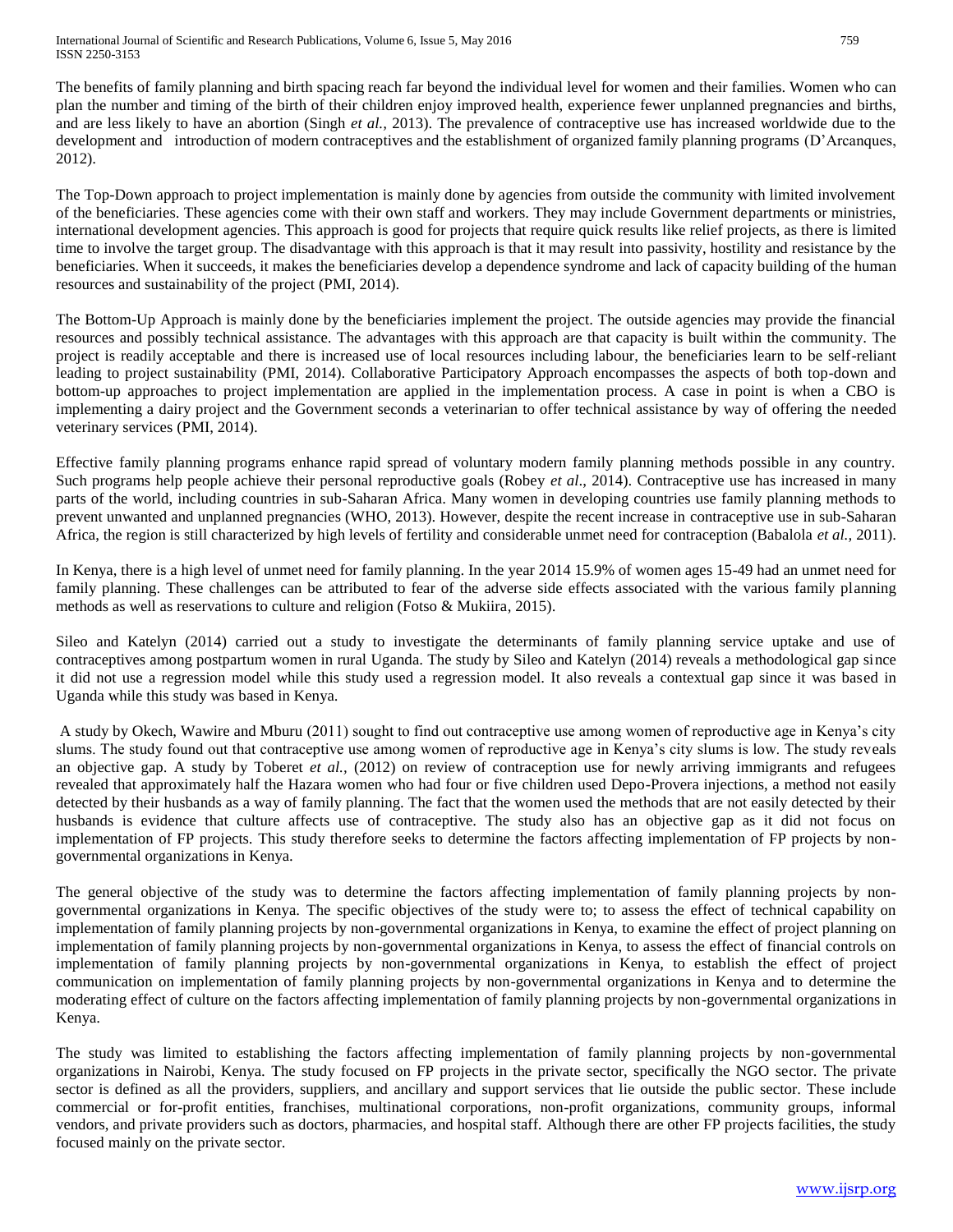#### **II. LITERATURE REVIEW**

#### *2.1 Theoretical Review*

#### *2.1.1 Theory of Project Management*

Under the theory of management, management is viewed as planning, executing and controlling. In management-as planning, management at the operations level is seen as consisting of the creation, revision and implementation of plans (Koskela & Howell, 2001). This approach to management looks into a strong causal connection between the management actions and outcomes of the organization. It is further assumed that planned tasks can be executed by a notification to the executor of when the task should begin.

In the context of the current study, the family planning projects, in line with project management, undergo transformation through a cycle. In this case, the projects' are initiated and planning takes place. At this stage inputs to facilitate the execution of the project are in form of funds they get from the non-governmental organizations. The funds are supposed to be utilized proper for successfully implementation of the projects. The completion of a project is dependent on achievement of the projected outputs as illustrated by the project management theory.

#### *2.1.2 Lewin's Change Management Theory*

Many health care organizations have used Kurt Lewin's theory to understand human behaviour as it relates to change and patterns of resistance to change. Also referred to as Lewin's Force Field Analysis, the model encompasses three distinct phases known as unfreezing, moving and freezing or refreezing (Bozak, 2003). The intention of the model is to identify factors that can impede change from occurring; forces that oppose change often called restraining or 'static forces' and forces that promote or drive change, referred to as 'driving forces'. When Family Planning Projects fully understand what behaviours drive or oppose change, then work to strengthen the positive driving forces, change can occur successfully.

In Lewin's first 'unfreezing' stage, understandings of the difficulties related to the identified problem are sought and strategies are developed to strengthen the driving forces and weaken or reduce the restraining forces. Unfreezing involves identifying key players that will be affected by the change and gathering them together to communicate ideas and create lists of all driving and static forces that will affect the project (Bozak, 2003). The second 'moving' stage is where the actual change in practice takes place as a result of equalization of the opposing forces, thereby allowing the driving forces to support the change. In this stage, implementation of the project produces the change desired, so it is important to continue to keep lines of communication with the FP staff providers open. Finally, once the desired change has occurred, the 'refreezing' stage can be used to evaluate the stability of the change and the overall effectiveness within practice.

#### *2.1.3 Logical Framework Model*

Logical framework approach is concerned with the wider planning procedures of problem analysis, the development of objectives and indicators, and identification of risks and assumption, which feed into the overall programme plan. In the ideal world, this process of programme planning is a participatory one, involving a wide range of stakeholders to reach a consensus on a programme of work; this may then be summarized in a logical framework approach (LFA) that uses a top down approach to formulate a hierarchy of project objectives. At any given level the lower objectives are means to satisfy the next higher level of objectives. The hierarchy displays a series of cause and effect linkages between one level of objectives and the next higher level and towards a path of ultimate highest objectives (Gasper, 2010).

The LFA helps in identifying comprehensive activities in the project and reinforces this with a rigorous assumption analysis and enable project planning. To determine the success of a project, it is evaluated against the actual parameter values at the end of the project (Montana & Charnov, 2011). The relevance of this theory to this study is that it emphasizes on the importance of planning in order to implement a project successfully. In the same way planning about family planning projects is very vital.

#### *2.1.4 Network Theory*

Network theory originality lays in the application of some network theory indicators to the project risk management field. Decisionmaking processes play a critical role in implementation of projects. It is therefore very important for project managers to minimize confirmation bias by carrying out their analysis and publishing their results with minimal involvement of external factors such as politics, media, and advocates (Olsson, 2008).

The study is based on network theory to deal with project implementation. Indeed, such projects are exposed to numerous and interdependent risks of various nature, which makes their management more difficult.This theory also assists in determining the power of social networks to improve health behaviour sand methods that explain the influence of social networks on individual behaviour by mapping relationships within a community. This approach allows researchers to identify the most connected and influential individuals within a given network and various channels through which information flow. This "social network mapping" helps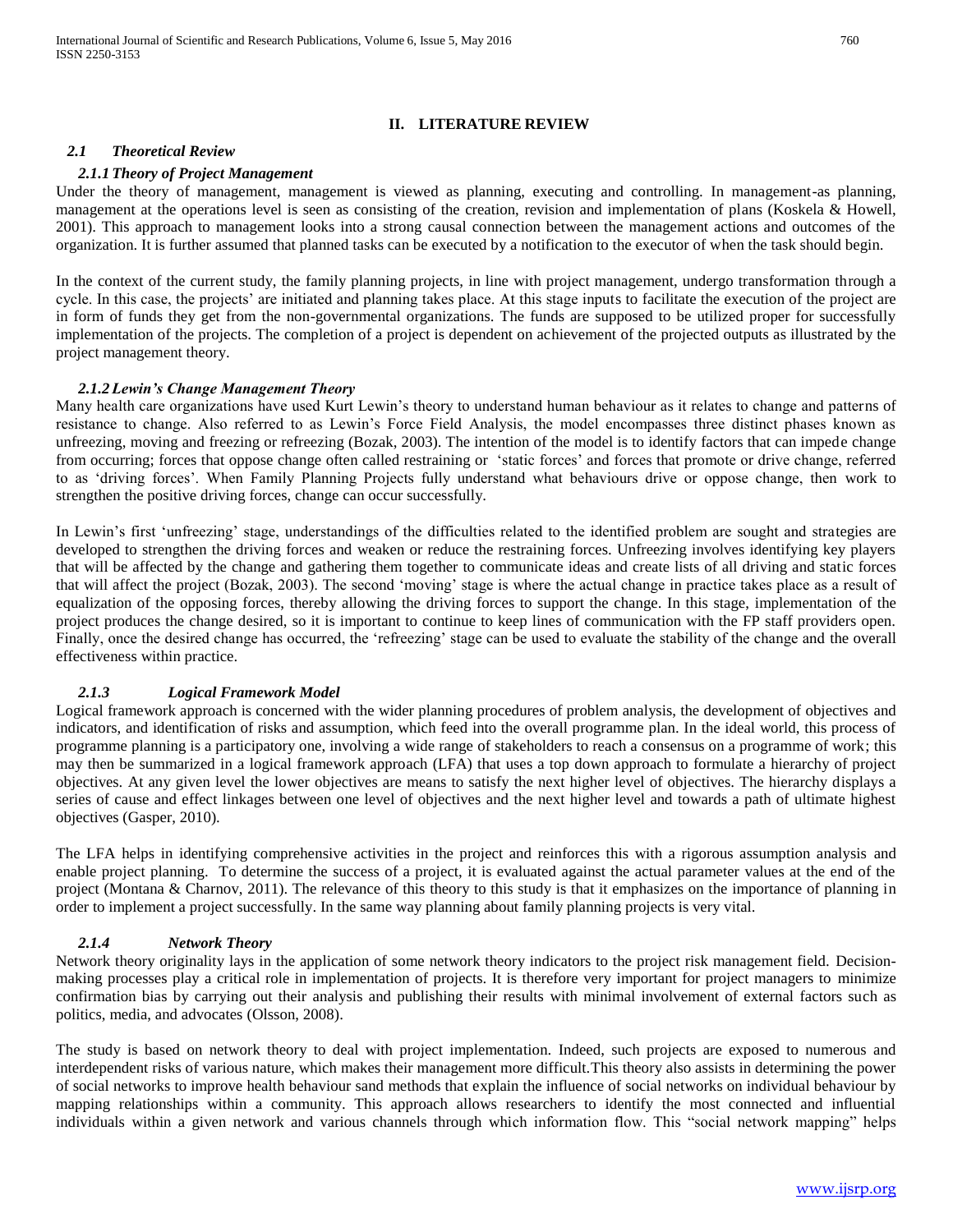International Journal of Scientific and Research Publications, Volume 6, Issue 5, May 2016 761 ISSN 2250-3153

explain how new ideas shared with certain individuals will permeate the community, providing critical information to accelerate behaviour change (Scott, 2007).

## *2.2 Empirical Review*

Kimwele (2011) sought to investigate the factors that have influenced slow implementation of the integrated financial management information systems (IFMIS) system in Kenya public sector. The study covered 42 Ministries where a sample of 30 respondents involved in the use of the Integrated Financial Management Information System was surveyed and data collected using a questionnaire. In this study, four factors studied, that influence effective use of the IFIMIS system were Staff resistance, Management commitment, System complexity and Capacity and skills of users. To analyze the influence of selected factors on the use of the system, descriptive and inferential statistics were used. The arithmetic mean was used to analyze the user opinions on the select factors and the effective use of the system. The significance of the influence of the independent variables on the dependent variable was achieved through testing four hypotheses tested at 5% significance level.

The study by Kimwele (2011) established that effective use of the system is affected largely by sabotage and resistance. The study also established that management support is lacking and top management does not inspire the user. The capacity and technical knowhow was found to be low due to lack of training and the hurried implementation of the system. The study recommended that the Government employs a change agent to oversee the implementation of the IFMIS system and those users of the system to undergo on the job training in order to improve their skills and capabilities to use the system.

Ntuala (2010) examined the factors influencing the implementation of the CDF funded projects in Tigania East constituency. The study was a descriptive study and was limited to Tigania East constituency. Stratified simple random sampling method was used in selection of respondents. Questionnaires with both structure and unstructured questions were used in collecting primary data. Both quantitative and qualitative techniques were used to analyze the data obtained from the field. Statistical Package for Social Sciences (SPSS for windows version 15.0) was used in data management and analysis. Findings were presented in the form of percentages and frequency tables. Findings reveal that majority (58.2%) of the project committee members were appointed by the community, 21.8% by the current serving MP, and 13.6% by the government evidence that the community was fully involved in the projects. However, the involvement of MPs in appointing of committee members demonstrates political influence in the implementation of the CDF funded projects.

The study by Ntuala (2010) also revealed that trainings were inadequate to equip PMCs with adequate and relevant management skills and this could affect implementation of CDF funded projects. Moreover, fewer respondents were trained in key management areas like financial administration (29.27%) and bookkeeping and accounting (12.20%). This study recommends that the ministry should put a requirement that independent auditors to be engaged to audit books of account more often. This would ensure there is accountability and transparency in the management team which would enhance effective management and minimize misappropriation of funds. Furthermore, a regulation should be enforced to block the involvement of the politicians in the activities of CDF implementation. The role of politicians should be limited to legislative and oversight.

Okello (2011) sought to determine the factors that influence the implementation of LATF infrastructure projects in Mombasa County to help draw lessons that can help to develop knowledge that can assist in the improvement in implementation. The study sought to determine how technical capacity, community participation, political influence, monitoring and evaluation and delayed payments influence the implementation of LATF infrastructure projects. This study employed descriptive survey design using questionnaires which are a quick way of obtaining information cost effectively within a short period of time. Test and retest method was used to promote reliability while validity was promoted through working with experienced professionals in infrastructure implementation and my supervisors. The data was analyzed and presented in tables and figures. The findings by Okello (2011) indicated that there are challenges in implementation of these projects. Delayed payments are the greatest factor influencing implementation followed by Political influence, Technical capacity, community participation and finally monitoring and evaluation system. Recommendations include improved financial management and further legislation to attract sanctions for failure to implement these projects as per requirements has been made.

Thuva (2011) sought to investigate the effects of monitoring and evaluation on the implementation of Community development projects; a case of Bahari Constituency Kilifi County. The study used a cross section survey design in which 43 respondents were purposively selected and responded to questionnaires. The data collected from the respondents was analyzed quantitatively by use of spearman correlation to determine if there existed any positive or negative relationship between the independent variables and dependent variable, and the results were interpreted in line with the objectives of the study. The findings of the study by Thuva (2011) established that CDF project planning was rated above average and that there was a strong correlation (0.975) between project planning and implementation. The study also established that inadequate resources availability negatively impacted on the monitoring and evaluation of community development projects thereby severing the quality of project implementation. It also established that resources availability was strongly correlated with project implementation.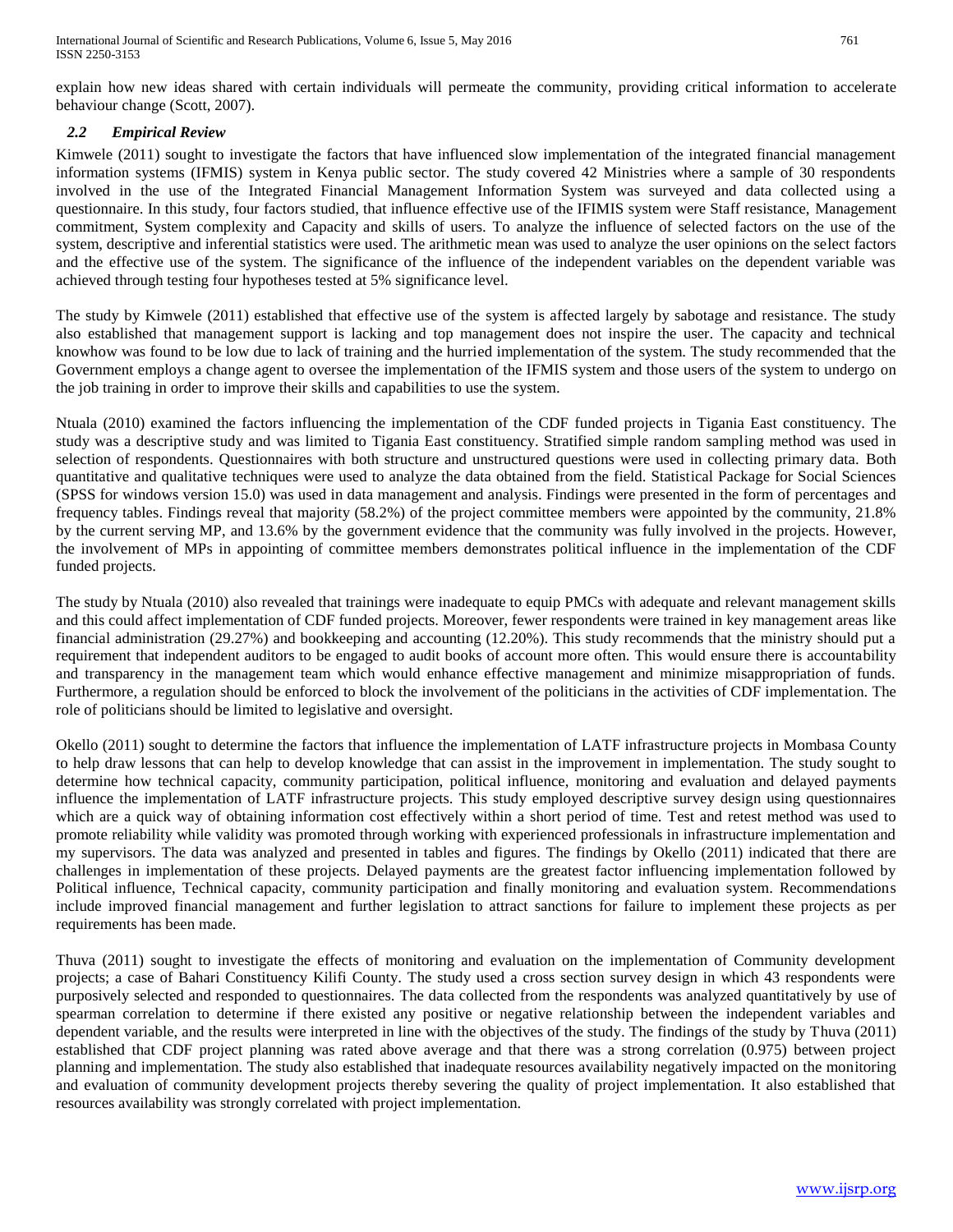Misigah, Kinyanjui and Oscar (2013) conducted a study on factors affecting the timely completion of CDF projects. The study aimed to assess the extent to which financial procedures used affect the completion of the CDF projects within the Constituencies. The target population for the study was 50 projects funded in the 2009/2010 financial year. Convenience sampling technique was used to select 25 project chairpersons from the entire population. Both quantitative and qualitative data was used to obtain the information about the timely completion of the projects. The result reveals that the main factors affecting the timely completion of CDF projects were; poor planning, poor budgeting, poor scheduling, inadequate and late disbursement of funds, undue political influence, political patronage and poor community participation.

Sileo and Katelyn (2014) carried out a study to investigate the determinants of Family Planning Service Uptake and use of Contraceptives among Postpartum Women in Rural Uganda. The study demonstrated an especially high unmet need (66%) among women approximately three months postpartum attending ANC in a rural Ugandan hospital, indicating high risk for poorly spaced pregnancy. The study concluded that the percentage women of reproductive age who use any family planning method will increase from 30% to 64% if their unmet need for Family Planning is satisfied (UBOS & IFC International Inc., 2012).

Mutisya (2013) sought to fill a knowledge gap that exists on strategy implementation by milk processors in Kenya. The research was conducted as a cross-sectional survey and targeted 54 respondents who included the Chief Executive Officers and the designated members of the senior management of the milk processing firms in Kenya. Primary data was collected using a structured questionnaire which was self-administered on the respondents. Data analysis was done using descriptive statistics technique. The findings indicated that milk processors in Kenya have undertaken the activities of building a capable organization, managing internal operations and corporate culture and leadership in their strategy implementation.

The study by Mutisya (2013) concluded that Milk processors in Kenya had successfully undertaken the strategy implementation activities of building capable organizations, effectively managed their internal operations and have built a strategy implementation supporting culture and leadership. The study recommended enhancement of the alignment of rewards and incentives and strengthen the building of the corporate culture that supports strategy implementation. It is also recommended that milk processors in Kenya improve on their strategy choices, ensure sufficient human resource skills, enhance technical knowhow, ensure well defined responsibility for strategy implementation and enhance their financial resources base. Finally the study recommended that a research be undertaken to establish why many milk processors in Kenya have ceased operations.

According to Odiek (2010) policies are very important in project implementation. In his research on water projects, it was revealed that the possible cause of these challenges to project implementation was lack of clear policies that govern the management of projects. As much as there are policies in place, those charged with this responsibility need clearly set guidelines and responsibilities that go with that.

Okech, Wawire and Mburu (2011) carried out a study on contraceptive use among women of reproductive age in Kenya's city slums. The objective of the study was to examine the utilization level of family planning services and to analyze the determinants of demand for family planning services among women in City slums in Kenya using a survey design. The study revealed low usage of contraceptives among these women in the city slums. The study however failed to indicate the extent to which these factors (unmet needs) affect implementation of Family planning projects.

Okello (2011) sought to investigate factors influencing the completion of CDF projects in secondary schools in Rongo District. The study was a descriptive survey that targeted a population of all Project Management Committee members in 40 secondary schools. The research instrument was a questionnaire for Project Management Committees (PMCs) in the secondary schools. Descriptive statistics was employed in data analysis and data presented using frequency tables and percentages. The study established that fund disbursement, monitoring and evaluation, management discipline and project team members influenced completion of projects. The study recommended adequate funding, definite projects, capacity building and recruitment of project managers.

Njau (2012) sought to explore the factors influencing the implementation of the project in order to improve its pace of implementation and to draw important lessons for future projects. The study research design was exploratory. The study findings indicate that; success in any project is subject to management of a number of project constructs which identified as project scope, project budget, project timelines and adherence to set quality standards. An organization that successfully attains these constructs is therefore said to be effective in project implementation. Many factors that influence effective implementation of projects, organizations may focus on factors that seemingly contribute to success of projects, but their actual contribution is low.

The study by Njau (2012) stressed the importance of having a critical assessment provides them with an opportunity to direct energies and resources towards the right strategies. The Project Strategic Planning in donor funded projects focused on defining project goals and ensuring that the goals are well understood among stakeholders. Embracing technology in the implementation of donor-funded projects is vital in to proper completion of such projects. The study recommended that; a need for project organizations to enhance stakeholder involvement, a focus on horizontal as well as vertical communication and monitoring and evaluation be undertaken in every step of project implementation. A further study should be undertaken on the emerging trends in project management and their effect on project implementation as well as effects of globalization on project implementation.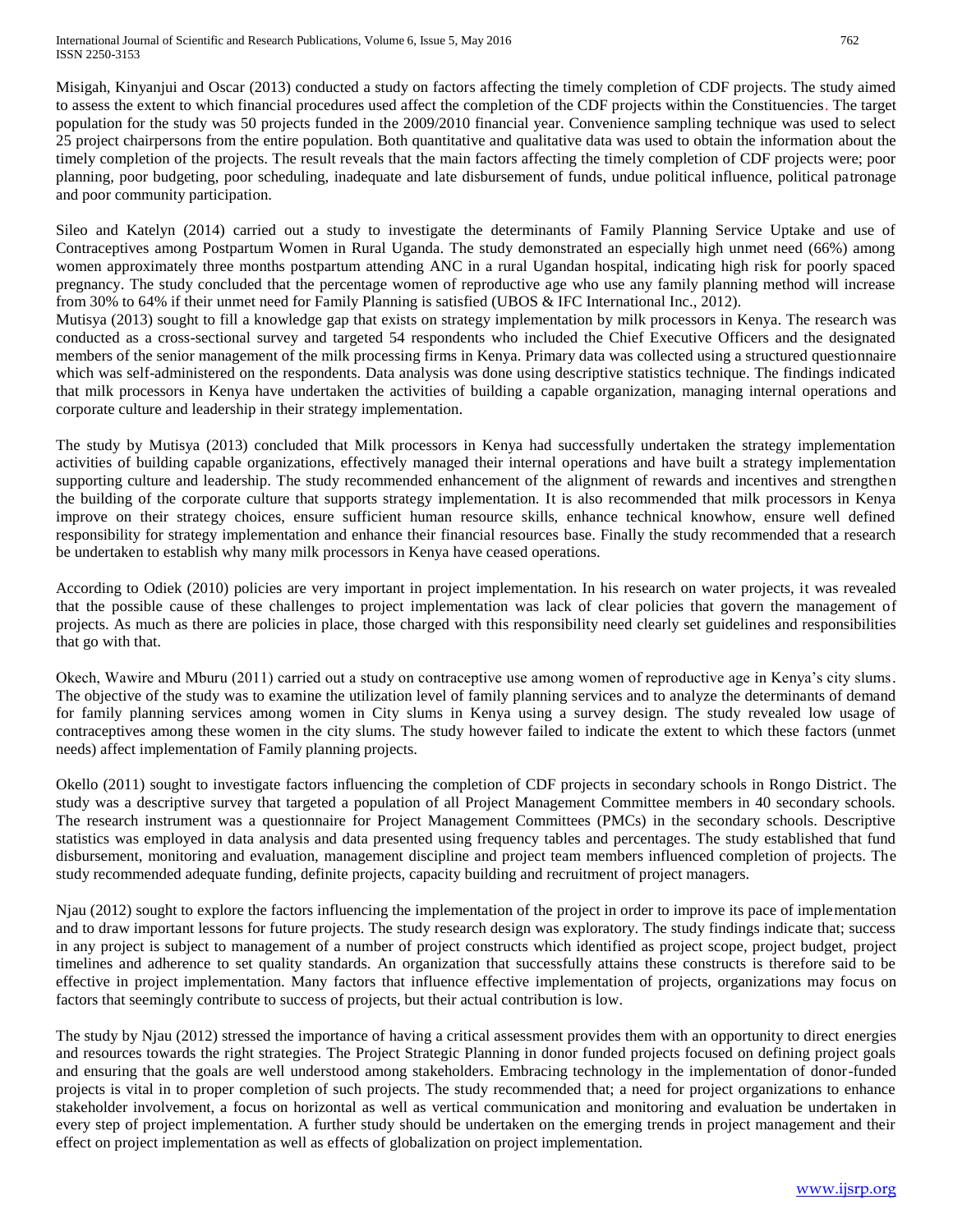Cleland *et al.,* (2011) conducted a study on barriers to contraceptive use. He explored and identified four key barriers to contraception adoption which were insufficient knowledge about contraceptive methods and how to use them, fear of social disapproval, fear of side-effects and health concerns and women's perceptions of husbands' opposition. The study however failed to find out the extent to which these barriers affect the implementation of Family Planning projects.

Toberet *et al.*, (2012) conducted a study on Contraception: evidence review for newly arriving immigrants and refugees. This was an assessment of evidence on the burden of unmet contraceptive need and on the effectiveness of screening for new immigrant and refugee women among Afghan refugees in Isfahan, Iran. The study revealed that approximately half the Hazara women who had four or five children used Depo-Provera injections, a method not easily detected by their husbands as a way of family planning. This is because women lack the power to make decisions on family planning. Given these findings, he concluded that family planning projects could do much to remove these barriers to contraceptive use with better communication, information and services.

Othieno (2012) sought to investigate the role communication played in the Kenya Slum Upgrading Programme (KENS UP) Kibera Soweto East Zone 'A' pilot housing project. To achieve these objectives data was collected from 94 residents of Kibera Soweto East Zone 'A', eight Key Informants, and eight KENSUP Officials, using interview method. The study used the descriptive survey design. The study used the modernization theory comprising of two essential frameworks: the Modernization framework and the Empowerment framework to illustrate the role of participatory communication in development projects. The conceptual framework was developed which concentrated on five communication roles: advocacy, collaboration, prioritization, participation, and persuasion that promote development of community projects.

Findings of the study by Othieno (2012) confirm the three assumptions that the government used inappropriate communication approaches to mobilize project activities, the slum beneficiaries had negative perception over the communication approach used in the Kibera Soweto East Zone 'A' pilot housing project, and that the government used centralized power whose objective was to control the development process and to exclude the poor. The study therefore recommends changes from the project inception phase to the implementation phase in the Soweto East Zone 'A' pilot housing project to include bottom-up communication. The participatory approach to communication with the community is proposed to fill the current communication for development gap. This will ease the burden on the government, and facilitate targeted development process goals through the concept of popular action with empowerment based on beneficiary needs and choices.

Wachira (2013) sought to examine factors influencing successful implementation of biomedical research projects in Kenya Medical Research Institute (KEMRI). The study used a descriptive research design. The study used questionnaire to collect qualitative and quantitative data. Participants were KEMRI scientific staffs involved in project implementation. The sample size was 90 scientific staff. Data from questionnaires was obtained using Statistical Package for Social Sciences (SPSS version 20.0) and analyzed using descriptive statistics, frequencies and percentages. One sample nonparametric test of significance, using chi-square, was used to determine the statistical significance between the observed distribution frequencies and the expected distribution based on the null hypotheses. The results of Wachira (2013) study indicate that top management support influence successful implementation of the project with 76.3% of the respondent supporting this. 73.7%, of the respondents indicated that organization structure in the institute supports projects implementation. Communication system which was found to be effective and used by both project leader and top management was emails with 73.7% respondents indicating it's effective. All the respondents 100% of indicated that the project leaders are committed to successful implementation of the projects while 57.9% said procurement procedures contribute to successful implementation of the projects. Statistically the study showed a significance relationship between; top management support P value 0.000, organization structure P value 0.008, project leader performance P value 0.003, procurement procedure P value 0.015 and successful implementation of biomedical projects.

## **III. METHODOLOGY**

## *3.1 Research Design*

This study adopted a descriptive survey design. Upagade and Shende (2012) explain that a descriptive survey is mainly concerned with description of facts only. The design is considered suitable as it allows an in-depth study of the factors affecting the implementation of family planning projects and this data can be collected largely with ease from a variety of people.

## *3.2 Target Population of the Study*

Burns and Grove (2010) also describe a target population as the entire aggregation of respondents that meet the designated set of criteria. The population of the study was all the 750 registered NGO's in the health sector in Nairobi, Kenya (KENPO, 2014). This was the unit of analysis. The unit of observation was the top managers who report to the CEO.

## *3.3 Sampling Frame*

The study adopted random sampling technique to select sample size from the Health NGO's to represent the target population. According to Kothari (2004), sampling frame is a physical representation of the target population and comprises all the units that are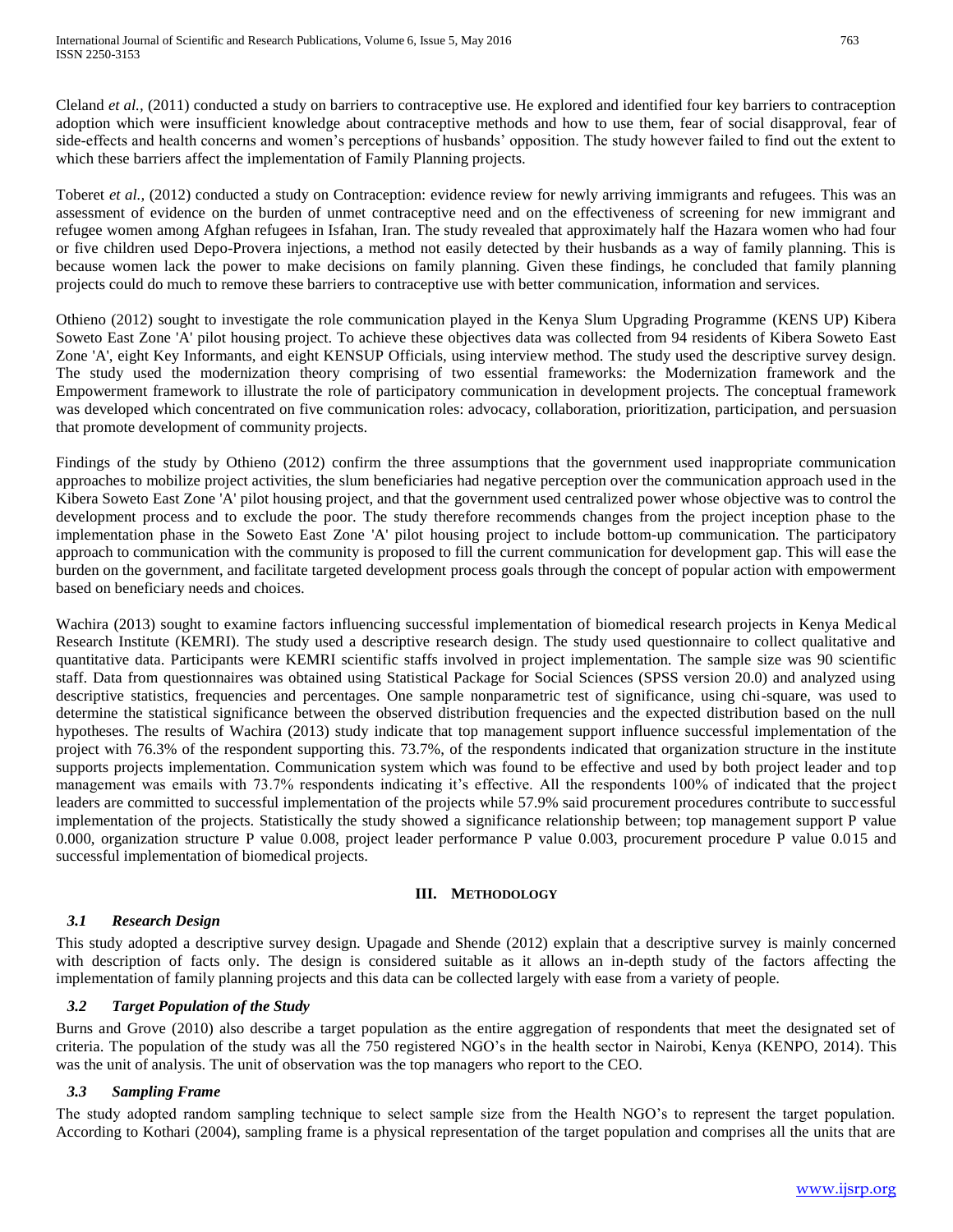potential members of the sample. Subsequently, in each of these organizations there are a number of different professionals who are involved in the operation of the project to ensure project performance is achieved. The study focused on the project manager who is linked to the project and has diverse knowledge on the project outcomes and thus easy to identify the factors that affect the project performance. These teams are charged with the responsibilities of steering project activities in their organizations to achieve project performance.

## *3.4 Sample and Sampling Techniques*

A sampling design is a definite plan for obtaining a sample from a given population upon which data is collected from (Upagade and Shende, 2012). The rationale is to draw conclusions about the entire population. As defined by Mugenda & Mugenda,  $(2008)$  any meaningful study of 10% -30% of the sample is adequate.

This implies that a sample size of 30% of the population was adequate for this study. This constituted a sample size of 225 registered NGO's in the health sector in Nairobi, Kenya. One top manager who reports to the CEO was selected to represent each state corporation that was selected. The study adopted simple random sampling technique to select 225 NGOs that are involved in Family Planning projects to represent the target population as shown in Appendix III. Purposive sampling was used to sample one respondent from each of the 225 NGOs that are involved in family planning projects.

## *3.5 Data Collection Instruments and Procedure*

Burns and Grove (2009) define data collection as the precise, systematic gathering of information relevant to the research problems, using methods such as interviews, participant observations, focus group discussion, narratives and case histories. The research used both primary and secondary methods. Primary data was collected using a semi structured questionnaire. Questionnaires are chosen as data collection tools since they are easy to administer and save time.

The questionnaires were self- administered with the help of research assistants. The researcher used self-introduction letters with the help of research assistants. The research assistants were trained on how and to whom to administer the questionnaires randomly to the respondents. The trainings included; listening skills, etiquette and what kind of answers to anticipate following the objectives of the study. The researcher made follow ups to ensure objectivity. Similarly, secondary data sources including journals, reports, magazines and FP Project sites were used as the main sources of actual data that were analysed to enable the researcher make conclusions on the research study.

## *3.6 Pilot Study*

The subjects participating in the pilot study were not included in the final study to avoid survey fatigue. A pilot study of 2 NGO's was conducted in order to establish the validity and reliability of data collection instruments.

## *3.6.1 Validity Test*

The purpose of validity is to measure the accuracy with which the questions measure the factors under study (Elstak, 2013). In other words validity is the degree to which results obtained from the analysis of the data actually represent the phenomenon under study. This study used both construct validity and content validity. For construct validity, the questionnaire is divided into several sections to ensure that each section assessed information for a specific objective, and also ensured that the same closely ties to the conceptual framework for this study. To ensure content validity, the questionnaire was subjected to thorough examination by two randomly selected consultants. They were asked to evaluate the statements in the questionnaire for relevance and whether they were meaningful, clear and loaded of offensive. On the basis of the evaluation, the instrument was adjusted appropriately before subjecting it to the final data collection exercise.

## *3.6.2Reliability Test*

Reliability relates to the precision and accuracy of the instrument. If used on a similar group of respondents in a similar context, the instrument should yield similar results (Georgiadis, 2010). Accurate and careful phrasing of each question to avoid ambiguity and leading respondents to a particular answer ensured reliability of the tool. A measure is considered reliable if a person's score on the same test given twice is similar.

In this study four questionnaires were piloted by issuing them to 2 NGOs which were randomly selected. The questionnaires were coded and responses input into SPSS which was used to generate the reliability coefficient. The researcher used the most common internal consistency measure known as Cronbach's Alpha (α) which was generated by SPSS version 21. The acceptable value of 0.7 was used as a cut–off of reliability for this study.

## *3.7 Data Analysis and Presentation*

Burns and grove (2010) define data analysis as a mechanism for reducing and organizing data to produce findings that require interpretation by the researcher. Quantitative data gathered from the questionnaires were analyzed quantitatively using statistical package for social sciences (SPSS) computer software. SPSS generated both descriptive and inferential statistics. Descriptive statistics included the mean and standard deviation used to capture the characteristics of the variables under study. Inferential statistics included a multiple linear regression and bivariate correlation.

The multiple linear regression and bivariate correlation was used to analyze the relationship of the dependent variable; implementation of family planning project and independent variables which are; technical capabilities, planning about family planning projects, financial controls and communication about family planning.Data presentation was done by the use of pie charts and frequency tables.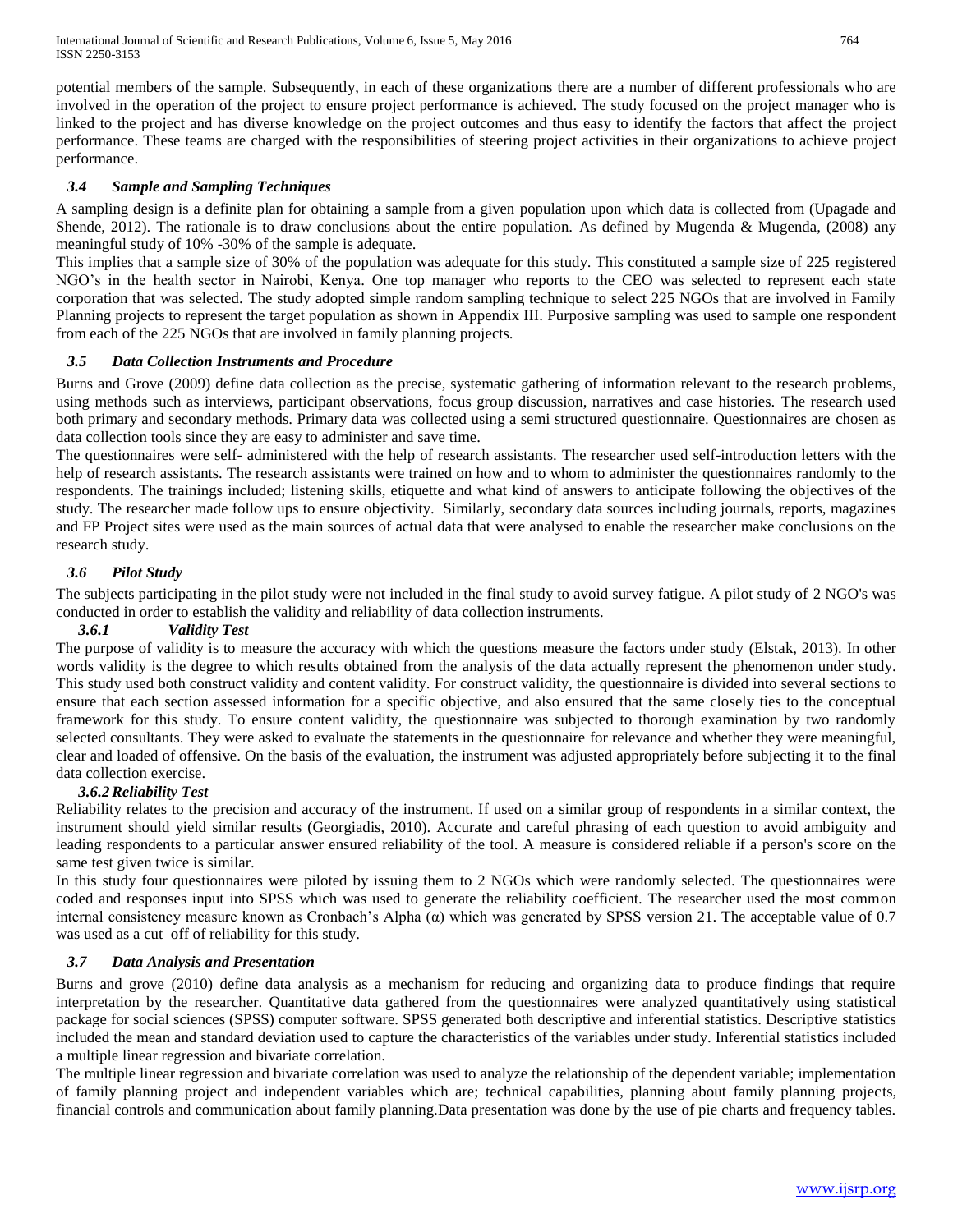International Journal of Scientific and Research Publications, Volume 6, Issue 5, May 2016 765 ISSN 2250-3153

The purpose of presentation of data was to highlight the results and to make data or results more illustrative. The multiple linear regressions to be used in this model were:

 $Y = \alpha + \beta_1 X_1 + \beta_2 X_2 + \beta_3 X_3 + \beta_4 X_4 + \beta_5 X_5 + \beta_6 X_5 * X_6 + \varrho$ Where: Y= Family Planning Project Implementation α =Constant Term,  $X_1$ = Technical capability  $X_2$ = Planning  $X_3$ = Financial Controls  $X_4$ = Communication about Family Planning  $X_5$ = Culture

In the model,  $\beta \theta$  = the constant term while the coefficient  $\beta_i$  = 1....5 was used to measure the sensitivity of the dependent variable (Y) to unit change in the predictor variables. µ is the error term which captured the unexplained variations in the model.

## **Test for Moderation**

The moderating effect was the joint effect of culture and factors affecting the implementation of family planning projects. The joint effect is a product of culture composite and factors affecting the implementation of family planning projects composite. The significance of the joint/interaction effect was evaluated for significance at a p value of 0.05. If reported p value is less than 0.05, the moderating effect was considered to be significant. For qualitative data, which was mainly gathered from open ended questions a qualitative data checklist was developed. The checklist was clustered along main themes of the research to ease consolidation of information and interpretation and then analysed through content analysis. Content analysis is the process of analysing verbal or written communications in a systematic way to measure variables qualitatively. The data was presented in continuous prose form.

#### **IV. FINDINGS AND DISCUSSION**

This section presents the key findings that relate to specific objectives of the study.

#### **4.1 Technical Capability**

Results indicated that trainings on project management were low. Results also showed that the number of training in communication was still low. Further, results indicated that the number of trainings on family planning and budget allocated on family planning was low. The correlation results revealed that technical capability had a positive and significant effect on implementation of family planning projects in Kenya as supported by a p value 0.000. Further regression results revealed that technical capability had a positive and significant effect on implementation of family planning projects in Kenya. This was supported by a beta coefficient of 0.306 and a p value of 0.000.

This implies that technical capability would result to increased implementation of FP projects by 0.306 units. These results agree with those of Kimwele (2011) who in his study established that effective use of the system is affected largely by sabotage and resistance. The study also established that management support is lacking and top management does not inspire the user. The capacity and technical knowhow was found to be low due to lack of training and the hurried implementation of the system. The study recommended that the Government employs a change agent to oversee the implementation of the IFMIS system and those users of the system to undergo on the job training in order to improve their skills and capabilities to use the system.

## **4.2 Project Planning**

Results indicated that the personnel allocation to the evaluation and monitory department was still very low. This is supported by the fact that most respondents indicated that less than 10% of the personnel were in the monitoring & evaluation department. Results also indicated that the amount of budget allocation to the coordination department was still very low. This is supported by the fact that majority of the respondents 51.4% said less than Ksh 50,000 was allocated to the coordination department. Further, results revealed that majority 56.6% acknowledged that less than 25% of the personnel were given job description in the implementation of FP in their organization. The correlation results revealed that project planning had a positive and significant effect on implementation of family planning projects in Kenya as supported by a p value 0.000. Further regression results revealed that project planning had a positive and significant effect on implementation of family planning projects in Kenya.

This was supported by a beta coefficient of 0.333 and a p value of 0.000. This implies that project planning would result to increased implementation of FP projects by 0.333 units. These results are consistent with those of Misigah, Kinyanjui and Oscar (2013) whose study result revealed that the main factors affecting the timely completion of CDF projects were; poor planning, poor budgeting, poor scheduling, inadequate and late disbursement of funds, undue political influence, political patronage and poor community participation.

#### **4.3 Financial control**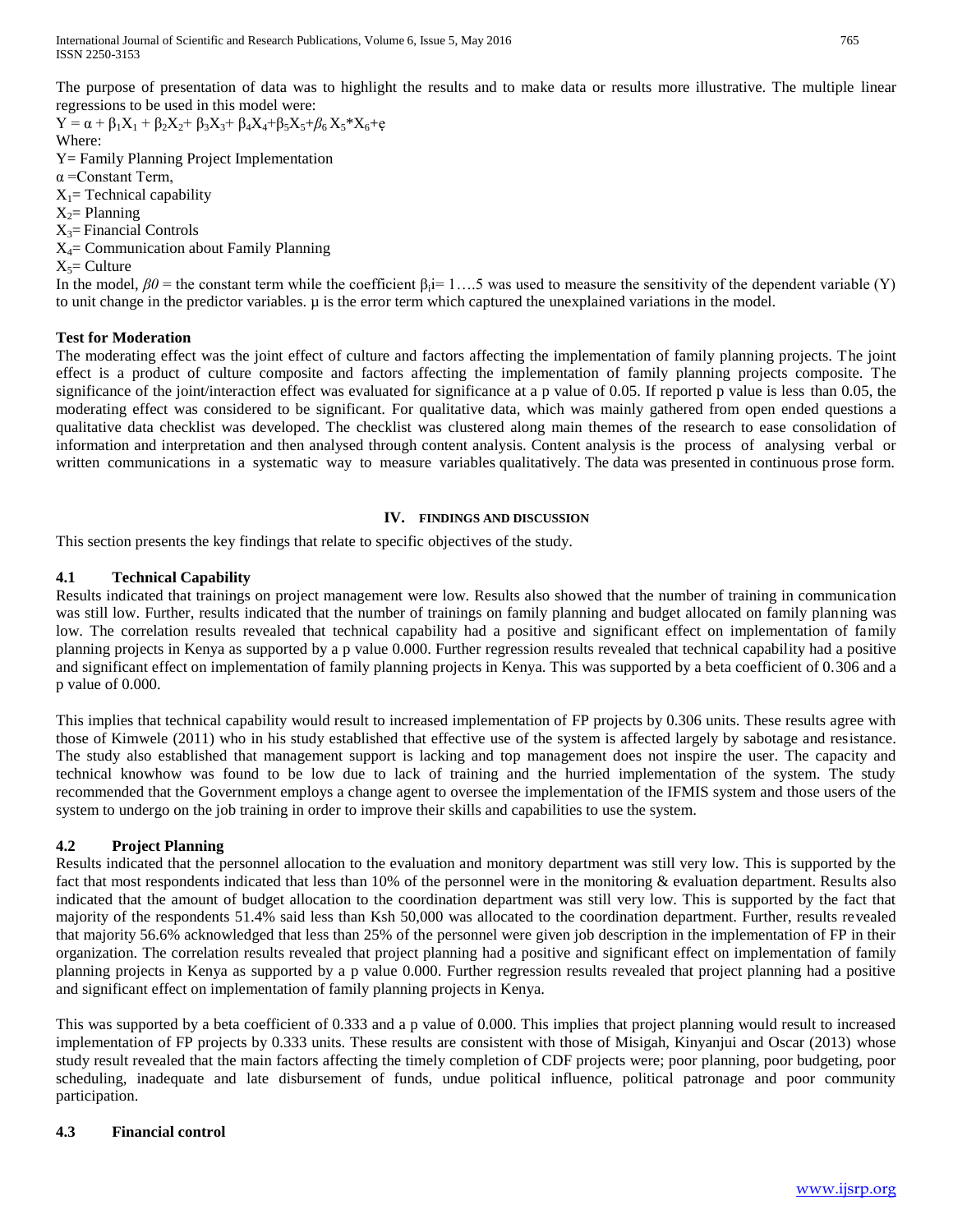The descriptive results indicated that most family planning projects was funded by donors at 50.9%. The descriptive results also indicated that the government was only funding projects between 10%-20%. Further the descriptive results indicated that audits on family planning projects were low at 50.3%. The correlation results revealed that financial controls had a positive and significant effect on implementation of family planning projects in Kenya as supported by a p value 0.002. Further regression results revealed that financial controls had a positive and significant effect on implementation of family planning projects in Kenya. This was supported by a beta coefficient of 0.104 and a p value of 0.011. This implies that financial controls would result to increased implementation of FP projects by 0.104 units. These findings concur with those of Okello (2011) who sought to investigate factors influencing the completion of CDF projects in secondary schools in Rongo district. The study established that fund disbursement, monitoring and evaluation, management discipline and project team members influenced completion of projects.

## **4.4 Communication about family planning**

The descriptive results revealed that the budget on marketing and awareness was still low where majority 54.3% indicated than less than 10% of the budget was in the marketing and awareness department. The descriptive results also revealed that majority 54.3% indicated than less than 10% of the personnel were in the marketing and awareness department. Further, the descriptive results revealed that Radio and Television was the most used media to communicate information about family planning at 62.9% and 61.1% respectively. The correlation results revealed that project communication had a positive and significant effect on implementation of family planning projects in Kenya as supported by a p value 0.000. Further regression results revealed that project communication had a positive and significant effect on implementation of family planning projects in Kenya.

This was supported by a beta coefficient of 0.507 and a p value of 0.000. This implies that how communication about family planning would result to increased implementation of FP projects by 0.507 units. These findings are consistent with those of Wachira (2013) who sought to examine factors influencing successful implementation of biomedical research projects in Kenya Medical Research Institute (KEMRI). The study results indicated that top management support through effective communication influence successful implementation of the project.

## **4.5 Culture**

The fifth objective was to determine the moderating effect of culture on the factors affecting implementation of family planning projects by non-governmental organizations in Nairobi, Kenya. The descriptive results revealed that cultural norms influenced the implementation of family planning projects. The descriptive results also revealed that cultural beliefs influenced the implementation of family planning projects in Kenya. Further, the descriptive results revealed that cultural taboos influence the implementation of family planning projects. This implies that culture has a very high impact on the implementation of FP projects in Kenya.

The regression results revealed that culture has negative and significant moderating effect on the relationship between factors affecting implementation of family planning projects and implementation of family planning projects. This is supported by a beta coefficient of -0.070 and a p-value of -0.025. This implies that embracing cultural norms, beliefs and taboos would result to a decrease in the implementation of family planning projects by 0.07 units. These results agree with those of WHO & USAID (2010) who posited that traditional beliefs favoring high fertility, religious barriers, and lack of male involvement have weakened family planning interventions. The combination of these factors has led to low contraceptive use, high fertility rates in many countries, and high unmet needs for family planning throughout the region.

## **V. CONCLUSIONS, RECOMMENDATIONS AND SUGGESTIONS FOR FURTHER RESEARCH**

## *5.1 Conclusions*

Based on the findings the study concluded that technical capability has an effect on the implementation of family planning projects in Kenya. The study also concluded that project planning also influence the implementation of family planning projects in Kenya. Further, it was possible to conclude that project communication and financial controls influenced implementation of family planning projects in Kenya.

## *5.2 Recommendations*

From the study findings, it is recommended that technical capability in terms of training should be increased. Strategies include increasing number of trainings on project management, increasing number of communication on family planning. In addition, increase the budget on trainings of family planning programs in Kenya. It is also recommended that planning about family planning projects should be emphasized. This can be achieved through increasing the personnel who are involved in the monitoring and evaluation department.

This can also be achieved by increasing the amount of money budgeted for coordination and ensuring that personnel have clear job description. The study also recommended that proper financial control mechanisms should be put in place. Further, the study also recommended that communication about family planning should be improved so as to increase the level of implementation of family planning projects in Kenya.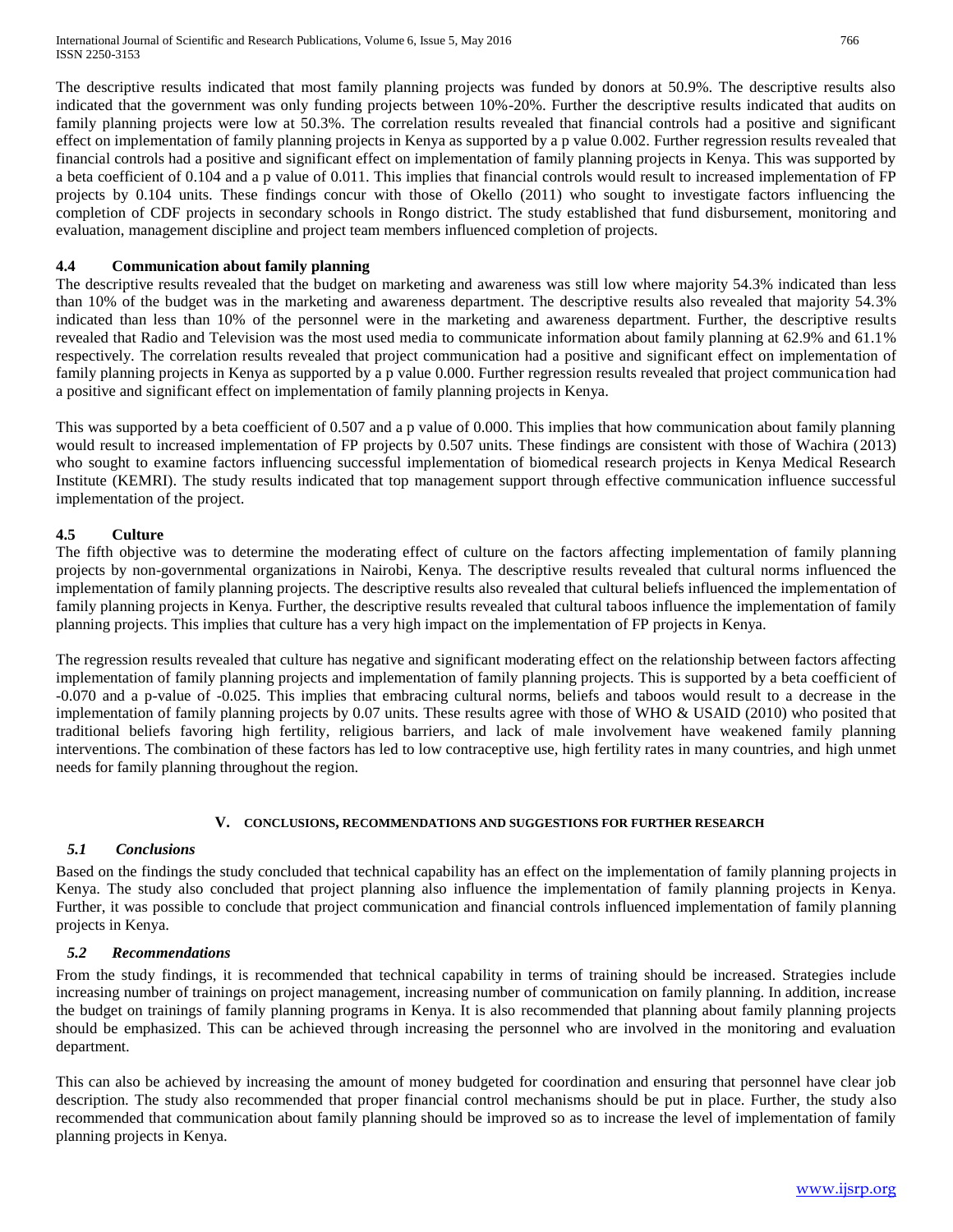#### *5.3 Suggestions for Further Research*

The study recommends that future studies should aim to broaden the causes of low implementation of family planning projects not identified in this study. The study also suggests that a study on the factors that affect the use of family planning among women should be conducted. This would assist to establish more factors that family planning projects implementers should take into consideration for enhanced family planning project implementation.

#### **ACKNOWLEDGMENT**

I thank the Lord Almighty for the grace to come this far. I wish to express my sincere appreciation to my husband for the support and encouragement that I have continuously received during the project proposal. I would also like to express my sincere thanks to my supervisor Dr Kennedy Ogollah for agreeing to supervise this research project and offering professional advice, guidance and support. Thank you for your time and availability. Lastly, I thank my friends and classmates in Project Management for all the motivation and intense learning experiences during the period of study.

#### **REFERENCES**

- 1. Agbamu, J.U. (2010). Essentials of communication. Lagos: Malthouse Press Limited.
- 2. Andrews, M. (2010). How Far Have Public Financial Management Reforms Come in Africa? Faculty Research Working Paper. Harvard Kennedy School: Cambridge, MA.Approaches. Nairobi Africa Centre for Technology Studies (acts).
- 3. Babalola, Stella, Claudia V., Jane B. and Regina T. (2011). The impact of a regional family planning service promotion initiative in sub-Saharan Africa: Evidence from Cameroon. International Family Planning Perspectives 27(4): 186-193 & 216.
- 4. Bakker, K., Boonstra, A. &Wortmann, H. (2012). Risk managements' communicative effects influencing IT project success. International Journal of Project Management , 30 (2): 444–457
- 5. Bertrand, J. T., Hardee, K., Magnani, R. J., & Angle, M. A. (1995). Access, quality of care and medical barriers in family planning programs. International family planning perspectives, 64-74.
- 6. Bozak, M. (2003). Using Lewin's force field analysis in implementing a nursing information system. Computers, Informatics, Nursing, 21(2):80-85.
- 7. Buesseler, H. (2013, November). Addressing stigma through social networks to reduce unmet need for family planning: A conceptual framework. In 141st APHA Annual Meeting (November 2-November 6, 2013). APHA.
- 8. Burns, A. & Groove, B. (2009). The practice of nursing research: Conduct, critique & utilization. 4th edition. W. B. Saunders Company
- 9. CBS. (2011). Kenya demographic and health survey. 2003 Calverton, Maryland: CBS, MOH, and ORC Macro.
- 10. Cleland, L. &Kerzner, H. (2011). Applied project management, best practices on implementation, John Wiley & sons Inc.
- 11. Cocks, G. (2010). Emerging concepts for implementing strategy. The TQM Journal, 22(3), 260-266.
- 12. Crichton, J., (2011). Changing Fortunes: Analysis of Fluctuating Policy Space for Family Planning in Kenya, Health Policy and Planning, Vol. 23, No. 5: 339-350
- 13. David, E. B., David, C. &Jaypee, S. (2012). The Demographic Dividend: A New Perspective on the Economic Consequences of Population Change, New York, Rand
- 14. Degni, F., Mazengo, C., Vaskilampi, T. &Essén, B., (2011). Religious beliefs prevailing among Somali men living in Finland regarding the use of the condom by men and that of other forms of contraception by women. Journal of Contraception and Reproductive Health Care, 13(3): pp 298-303.
- 15. Deutsche StiftungWeltbevoelkerung, (2014). Family planning in Tanzania; A review of national and district policies and budgets, Ministry of Health
- 16. Douglas Huber, D., Saeedi, N. &Samadi, A. K (2010). Achieving success with family planning in rural Afghanistan. Bull World Health Organ, 88:227–231 | doi:10.2471/BLT.08.059410
- 17. European Commission (2003). Project cycle management. Integrated approach and logical framework, Manual.
- 18. Farih, M., Khan, K., Freeth, D. & Meads, C. (2014). Protocol study: sexual and reproductive health knowledge, information-seeking behaviour and attitudes among Saudi women: a questionnaire survey of university students, Reproductive Health Journal, 11(34)
- 19. Fotso, J.C. & Mukiira, C. (2015).Perceived quality of and access to care among poor urban women in Kenya and their utilization of delivery care: harnessing the potential of private clinics?
- 20. Frost, J. (2013). United States. Women's use of sexual and reproductive health services: Trends, sources ofcare and factors associated with use, 1995– 2010.Guttmacher Institute
- 21. Gasper, D. (2010). Evaluating the 'logical framework approach' towards learning-oriented development evaluation, Public Administration and Development, 20(1): 17-28.
- 22. Grimes, D. A., Lopez, L. M., Schulz, K. F., & Stanwood, N. L. (2010). Immediate postabortal insertion of intrauterine devices. Cochrane Database Syst Rev, 6.
- 23. Hart, S. (2011). Communicating development across cultures: Monologues and dialogues.In: Development Project Implementation. United States of America: Lambert Academic Publishing.
- 24. Hawkins, J. &Tabeek, E. S. (2012). A Fertility control in Fogel, C. I. and N. F. Woods (Eds.), A Comprehensive handbook. London, UK, Sage Publishers, Inc
- 25. Jacobs, D. (2011). Capital Expenditures and the Budget. Technical Notes and Manuals. Harvard Kennedy School: Cambridge, MA.
- 26. Kaunitz, A. M., Bissonnette, F., Monteiro, I., Lukkari-Lax, E., Muysers, C., & Jensen, J. T. (2010). Levonorgestrel-releasing intrauterine system or medroxyprogesterone for heavy menstrual bleeding: a randomized controlled trial. Obstetrics & Gynecology, 116(3), 625-632.
- 27. Kenya National Bureau of Statistics (KNBS) and ICF Macro (2010). Kenya Demographic Health Survey 2008/2009, Calverton, Maryland.
- 28. Kimwele, J. (2011). Factors affecting effective implementation of integrated financial management information systems (IFMIS) in government ministries in Kenya, Unpublished Thesis, University of Nairobi: Kenya
- 29. Koskela, L. & Howell, G. (2001). Reforming Project Management: The Role Of Planning, Execution And Controlling. Proceedings of the 9th International Group for Lean Construction Conference. Kent Ridge Crescent, Singapore, 6 - 8 August 2001.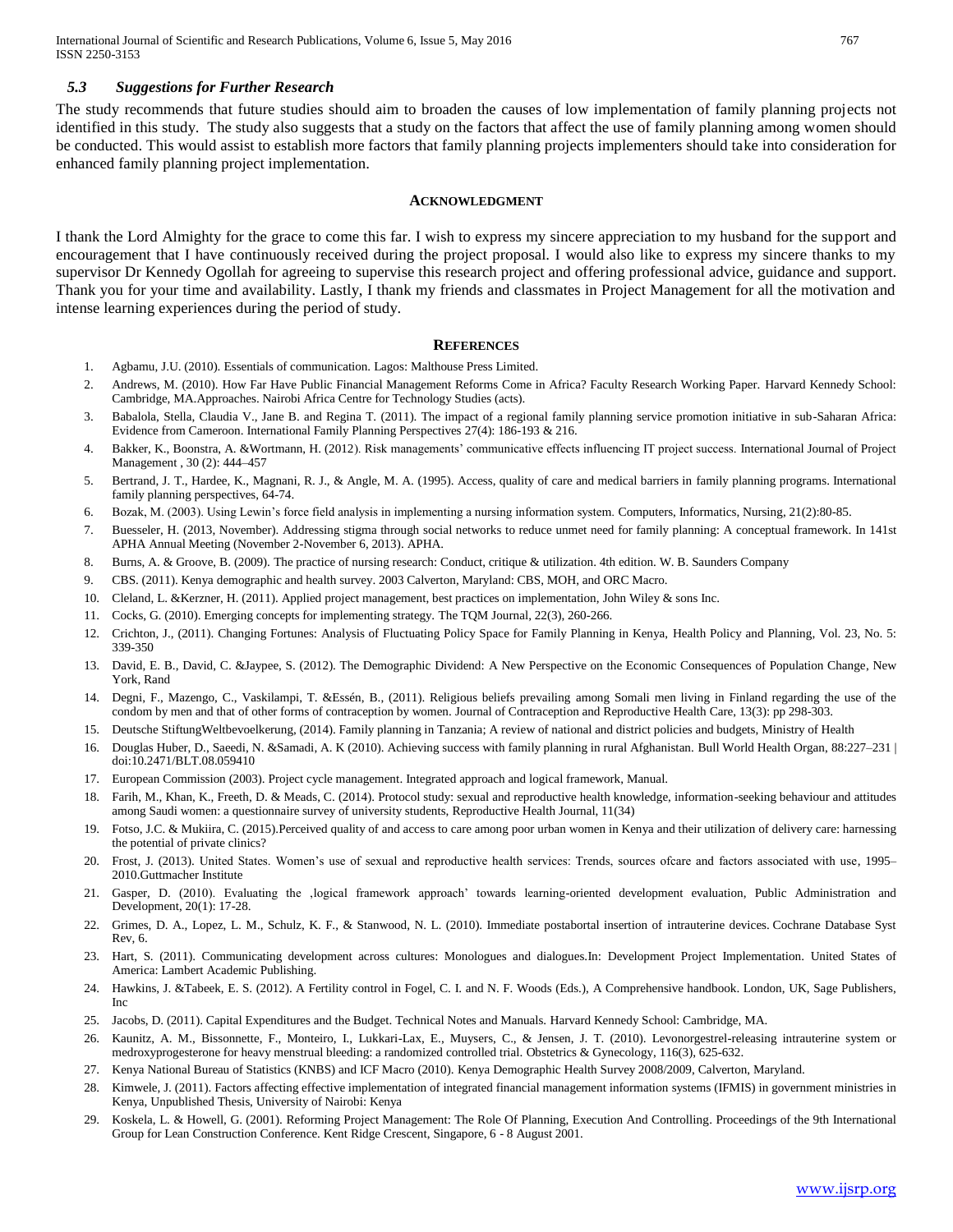- 30. Kothari, C. (2004), Research Methodology; Methods and Techniques: New Delhi, New age International Publishers
- 31. Krambia-Kapardis, Maria (2012). A Fraud-Detection Model: a Must for Auditors, Journal of Financial Regulation and Compliance, 10, (3): 266-278.
- 32. Langer, A., Nigenda, G. &Catino, J. (2011). Health Sector Reform and Reproductive Health in Latin America and the Caribbean: strengthening the links. Bulletin World Health Organization, 78, pp. 667-676.
- 33. Latkin, C., Sherman, S. &Knowlton, A. (2003). HIV prevention among drug users: Outcome of a network-oriented peer outreach intervention. Health Psychology, Vol 22(4): 332-339.
- 34. Loxton, D. &Lucke, J. (2013). Reproductive health: Findings from the Australian longitudinal study on women's health, University of Newcastle and the University of Queensland
- 35. Mangeni, J. N., Nwangi, A., Mbugua, S., & Mukthar, V. K. (2014). Male involvement in maternal healthcare as a determinant of utilisation of skilled birth attendants in Kenya. East African Medical Journal, 89(11), 372-383.
- 36. Ministry of Health (2012). National reproductive health policy: Enhancing reproductivehealth status for all Kenyans. MHO Policies
- 37. Ministry of Health and Social Welfare, (2010). The national family planning costed implementation program, United Republic of Tanzania
- 38. Montana, P. &Charnov, B. (2011). Barron's management book: Fourth edition
- 39. Moreland, S. &Talbird, S. (2015). Achieving the millennium development goals: The contribution of fulfilling the unmet need for familyplanning. Washington, DC: Constella Futures, POLICY Project
- 40. Mugenda, O. M. &Mugenda, A. G. (2008). Research methods: Quantitative and qualitative approaches, Acts Press, Nairobi, Kenya
- 41. Mutisya, P. (2013). Strategy implementation by milk processors in Kenya(Unpublished Thesis, University of Nairobi,Kenya).
- 42. Njau, J. (2012). Factors influencing implementation of the African Development Bank funded project in the ministry of higher education, science and technology – Kenya(Unpublished Thesis, University of Nairobi,Kenya).
- 43. Ntuala, S. (2010). Factors influencing implementation of Constituency Development Funded Projects: a case of Tigania East Constituency(Unpublished Thesis, University of Nairobi,Kenya).
- 44. Okelo, S. (2011). Factors influencing completion of constituency development funded projects in secondary schools in Rongo District, Kenya(Unpublished Thesis, University of Nairobi,Kenya).
- 45. Okero, J. (2011). Factors influencing implementation of LATF infrastructure projects in Kenya: the case of selected projects in MombasaCounty(Unpublished Thesis, University of Nairobi,Kenya).
- 46. Orodho J.A. (2005). Elements of education and social science research methods. Kanezja Publishers.
- 47. Othieno, F. J. J. (2012). The role of communication in development projects in Kenya: a case of Kibera Soweto Housing Project (Doctoral dissertation, University of Nairobi,Kenya).
- 48. Panos, K. (2010). At the heart of change: The role of communication in sustainable development.Panos, London, UK
- 49. PMI, (2014). A guide to the project management body of knowledge. 3rd Ed. Newtown Square, USA: Project Management Inc.
- 50. Preker, A. S., Lindner, M. E., Chernichovsky, D., & Schellekens, O. P. (2013).Scaling Up Affordable Health Insurance: Staying the Course. Washington, DC: World Bank.
- 51. RamaRao, S. &Mohanam, R. (2013). The quality of family planning programs: Concepts,Studies in family planning, 34(4), 227-248.
- 52. Rhonda et al., (2010). Family caregivers and health care providers: Developing partnerships for a continuum of care and support. In Multiple Dimensions of Caregiving and Disability (pp. 135-152). Springer New York.
- 53. Robey, B., Piotrow, P.T. & Salter, C. (2014). Family planning lessons and challenges: Making programs work. PopulationReports, Series J, Number 40. Baltimore, Maryland USA: Johns Hopkins School of Public Health, Population Information Program.
- 54. Rosenbaum, L. (2014). "Misfearing"—Culture, Identity, and Our Perceptions of Health Risks. New En
- 55. Scott, C., & Hofmeyer, A. (2007). Networks and social capital: a relational approach to primary healthcare reform. Health Research Policy and Systems,  $5(1), 9$
- 56. Sennen, H., Carabin, H., &Henderson, N.J. (2013). Towards an understanding of barriers to condom use in rural Benin using the HealthBelief Model: A cross sectional survey, BMC Public Health, 10 (5-8).
- 57. Shemeikka, R., Iipinge, S., Indongo, N., Siiskonen, H., Torkko, T. &Notkola, V. (2011). Reproductive health in southern Africa: Government policies and changes in sexual and reproductive health and rights, Reproductive health in southern Africa
- 58. Sileo, K. M. (2014). Determinants of family planning service uptake and use of contraceptives among postpartum women in rural Uganda, International journal of public health, 1-11.
- 59. Sinding, S. W. Bongaarts, J., & (2011). Family planning as an economic investment. SAIS Review of International Affairs, 31(2), 35-44.
- 60. Singh, S., J., Vlassof, M. & Nadeau, J. (2014). Adding it up: The benefits of investing in sexual and reproductive health care. New York: UNFPA Smit
- 61. Srikanthan, A. & Reid, R. (2011). Religious and cultural influences on contraception. Journal of obstetrics and gynecology Canada, 30(2):129-37.
- 62. Sukati & Shabangu (2010). Utilization of Family Planning Services Among Sexually Active People Living With Hiv/Aids In Taso Tororo (Doctoral dissertation, Makerere University).
- 63. Teece, D., Pisano, G., &Shuen, A. (2012). Dymamic Capabilities and Strategic Management. Strategic Management Journal18 (7).
- 64. TenStep, Inc. (2012). Poor project communication will cause many projects to end unsuccessfully, Project Management Tips. Available from http://www.projectkickstart.com/downloads/tips11-poor-project-communication.cfm
- 65. The Reproductive Health Care Bill, (2014)
- 66. Thuva, J. (2011). The effects of monitoring and evaluation on project implementation, a case of Bahari constituency development funds, Kilifi County, Unpublished Thesis, University of Nairobi: Kenya
- 67. Toberet et al., (2012)). Oral contraceptives and the risk of breast cancer. New England Journal of Medicine, 346(26), 2025-2032.
- 68. Transparency International-Kenya, the Kenya Health Sector Integrity Study Report, (2011).
- 69. Tsui, A.O. & Stephenson, R. (2010). Contextual Influences on reproductive health service use in Uttah Pradesh, India. Studies in Family Planning, 3 (4):309–320.
- 70. Tupange and KNBS (2011). Report of the Baseline Household Survey for Kenya Urban Reproductive Health Imitative
- 71. United-Nations (2010). Report of the international conference on population and development: 5-13.